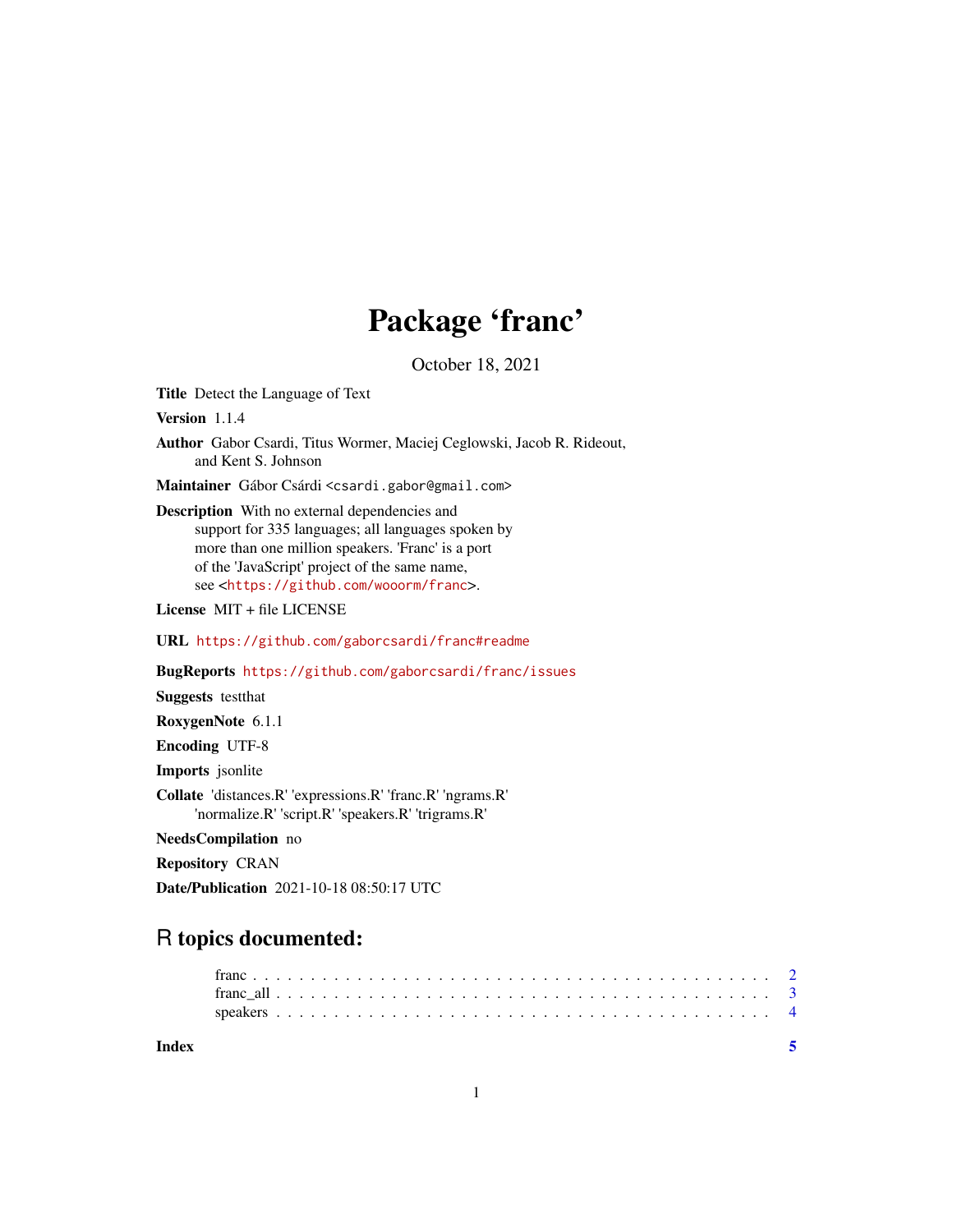<span id="page-1-1"></span><span id="page-1-0"></span>

#### Description

Detect the language of a string

#### Usage

```
franc(text, min_speakers = 1e+06, whitelist = NULL, blacklist = NULL,
 min_length = 10, max_length = 2048)
```
#### Arguments

| text         | A string constant. Should be at least min_length characters long, this is 10<br>characters by default. Only the first max_length characters are used (2048 by<br>default), to make the detection reasonably fast. |
|--------------|-------------------------------------------------------------------------------------------------------------------------------------------------------------------------------------------------------------------|
| min_speakers | Languages with at least this many speakers are checked. By default this is<br>one million. Set it to zero to include all languages known by franc. See also<br>speakers.                                          |
| whitelist    | List of three letter language codes to check against.                                                                                                                                                             |
| blacklist    | List of three letter language codes not to check againts.                                                                                                                                                         |
| min_length   | Minimum number of characters required in the text.                                                                                                                                                                |
| max_length   | Maximum number of characters used from the text. By default only the first<br>2048 characters are used.                                                                                                           |

#### Value

A three letter ISO-639-3 language code, the detected language of the text. "und" is returned for too short input.

#### See Also

[franc\\_all](#page-2-1) for scores against many languages, [speakers](#page-3-1).

#### Examples

```
## afr
franc("Alle menslike wesens word vry")
```
## nno franc("Alle mennesker er født frie og")

## Too short, und franc("the")

```
## You can change what's too short (default: 10), sco
franc("the", min_length = 3)
```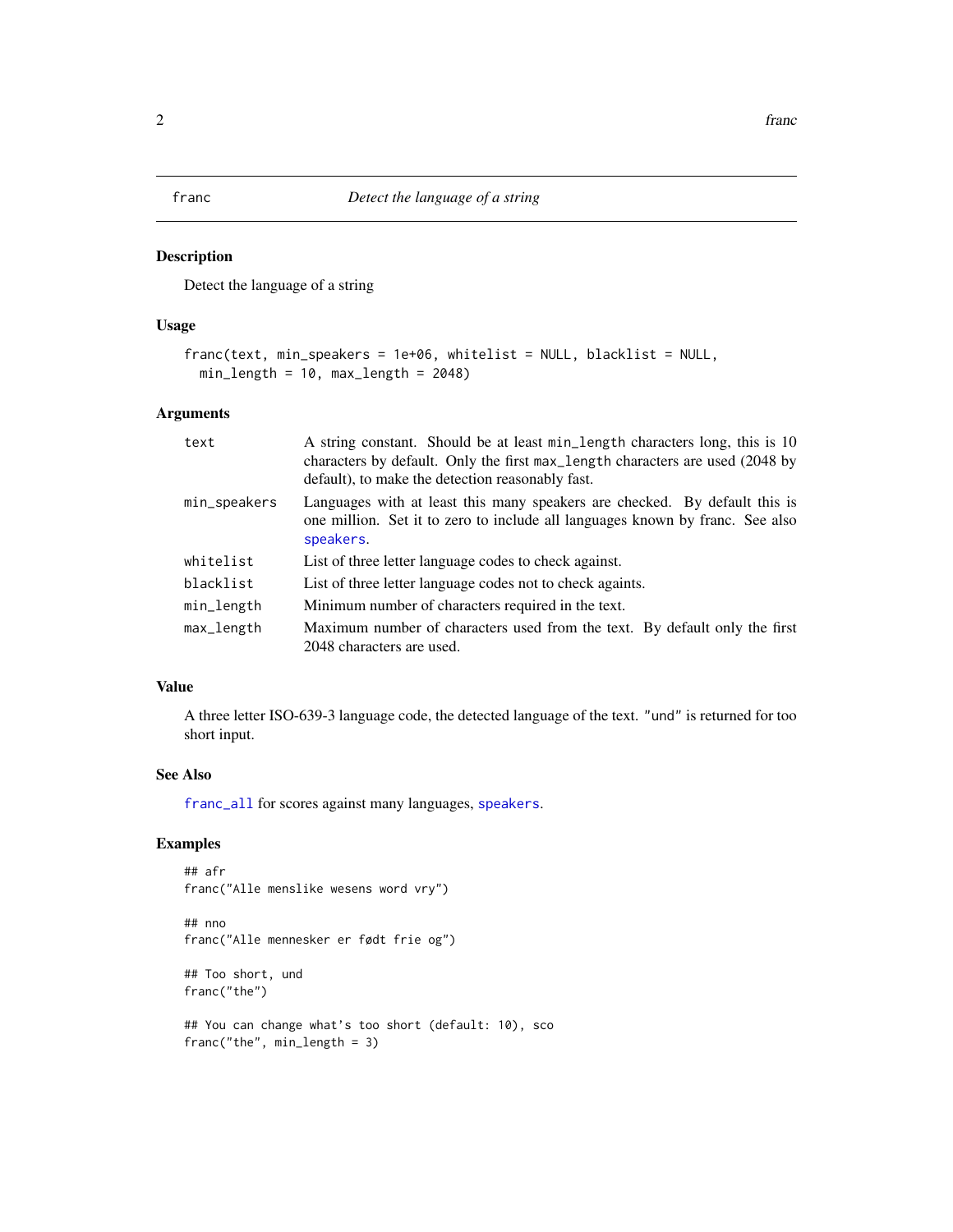<span id="page-2-1"></span><span id="page-2-0"></span>

#### Description

Returns the scores for all languages that use the same script as the input text, in decreasing order of probability. The score is calculated from the distances of the trigram distributions in the input text and in the language model. The closer the languages, the higher the score. Scores are scaled, so that the closest language will have a score of 1.

#### Usage

```
franc_all(text, min_speakers = 1e+06, whitelist = NULL,
 blacklist = NULL, min_length = 10, max_length = 2048)
```
#### Arguments

| text         | A string constant. Should be at least min_length characters long, this is 10<br>chracters by default. Only the first max_length characters are used (2048 by<br>default), to make the detection reasonably fast. |
|--------------|------------------------------------------------------------------------------------------------------------------------------------------------------------------------------------------------------------------|
| min_speakers | Languages with at least this many speakers are checked. By default this is<br>one million. Set it to zero to include all languages known by franc. See also<br>speakers.                                         |
| whitelist    | List of three letter language codes to check against.                                                                                                                                                            |
| blacklist    | List of three letter language codes not to check againts.                                                                                                                                                        |
| min_length   | Minimum number of characters required in the text.                                                                                                                                                               |
| max_length   | Maximum number of characters used from the text. By default only the first<br>2048 characters are used.                                                                                                          |

#### Value

A data frame with columns language and score. The language column contains the three letter ISO-639-3 language codes. The score column contains the scores.

#### See Also

[franc](#page-1-1) if you only want the top result, [speakers](#page-3-1).

#### Examples

```
head(franc_all("O Brasil caiu 26 posições"))
## Provide a whitelist:
franc_all("O Brasil caiu 26 posições",
 whitelist = c("por", "src", "glg", "spa"))
## Provide a blacklist:
```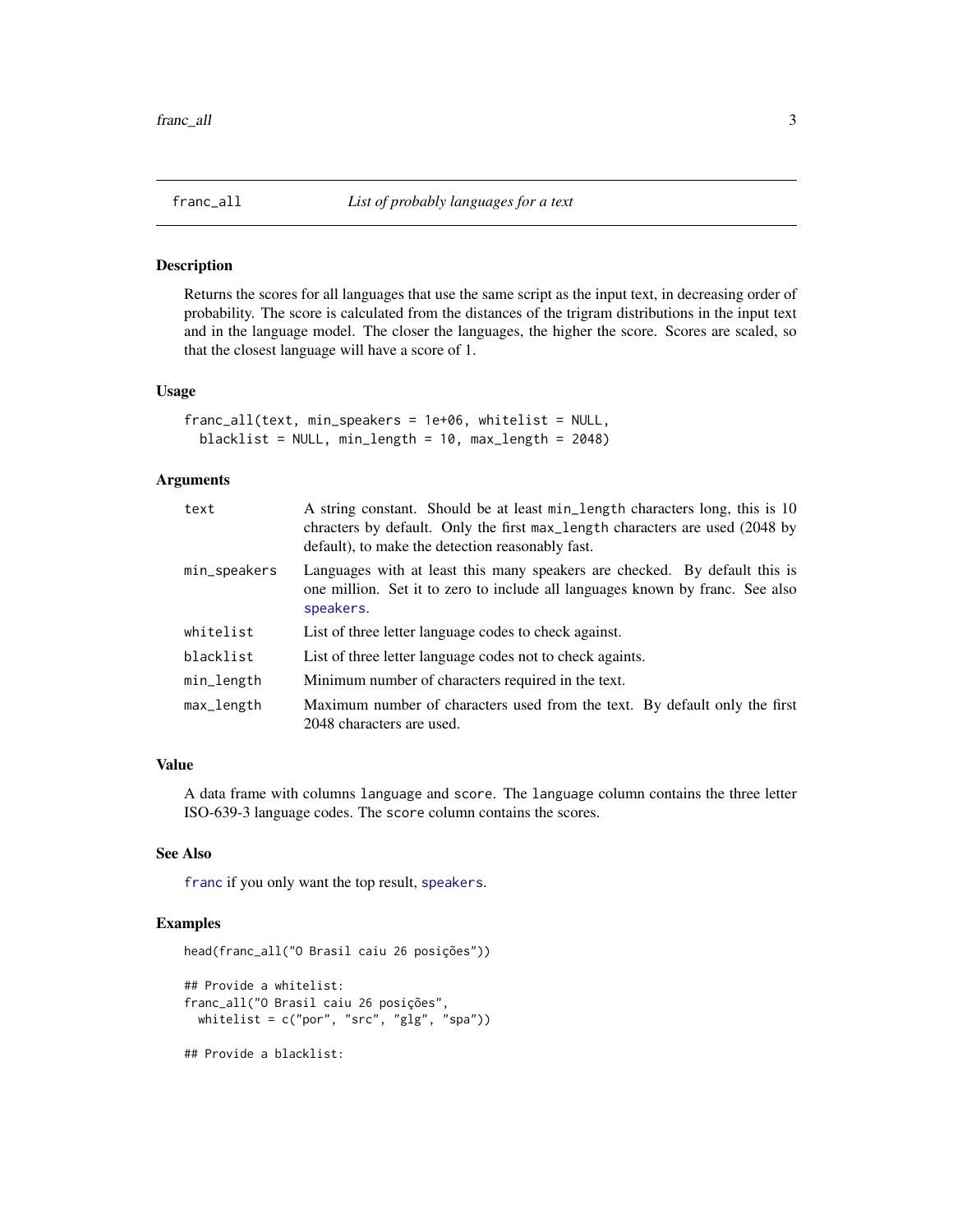<span id="page-3-0"></span>4 speakers and the speakers of the speakers of the speakers of the speakers of the speakers of the speakers of

```
head(franc_all("O Brasil caiu 26 posições",
  blacklist = c("src", "glg", "lav")))
```
<span id="page-3-1"></span>speakers *Number of speakers for 370 languages*

#### Description

This is a superset of all languages detected by franc. Numbers were collected by Titus Wormer. To quote him: *Painstakingly crawled by hand from OHCHR, the numbers are (in some cases, very) rough estimates or out-of-date.*.

#### Usage

speakers

#### Format

A data frame with columns:

language Three letter language code.

speakers Number of speakers.

name Full name of language.

iso6391 ISO 639-1 codes. See more at https://en.wikipedia.org/wiki/ISO\_639.

iso6392 ISO 639-2T codes. See more at https://en.wikipedia.org/wiki/ISO\_639.